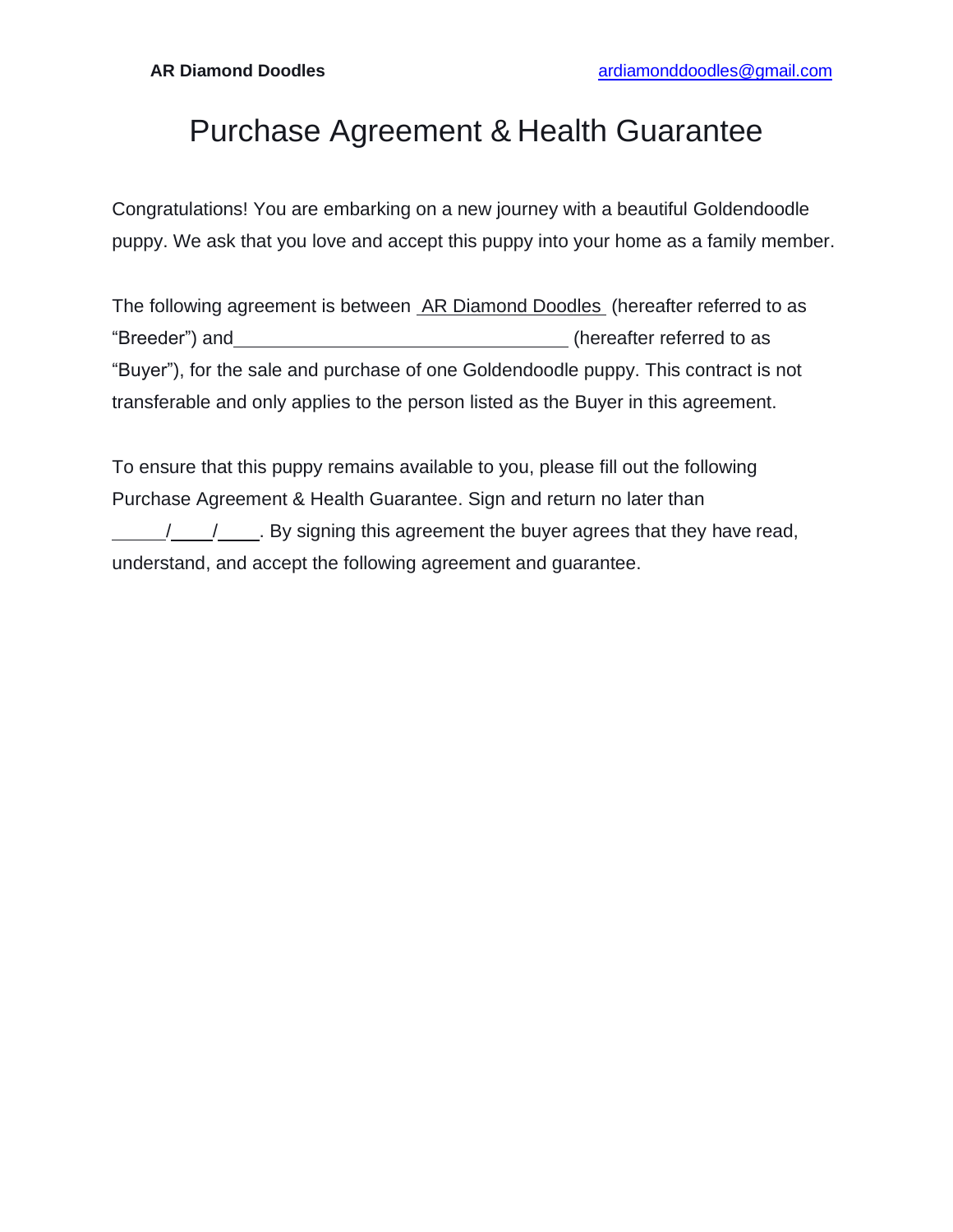### Breeder's Agreement

The Breeder guarantees that before the Buyer takes possession of the puppy, it will be examined by a veterinarian (usually 7 weeks of age) and deemed in good health.

The Breeder guarantees the puppy's sire and dam can only be a mix of AKC registered Poodle, AKC registered Golden Retriever, or GANA registered Goldendoodle. The Breeder guarantees that no other breed of dog was used to produce this Goldendoodle puppy. The Breeder agrees to give the Buyer a registration application through Goldendoodle Association of North America (GANA) for the Goldendoodle puppy.

The Breeder guarantees the sire and dam of the puppy are health tested per the required breeding standards of the Goldendoodle Association of North America. The Breeder agrees that said dogs have passed health testing prior to breeding.

The Breeder guarantees that all dogs under AR Diamond Doodles care are raised in an "in-home" environment. The Breeder does not raise dogs in kennels.

The Breeder will be available to the buyer to give support and advice for the lifetime of the puppy. Please email [ardiamonddoodles@gmail.com i](mailto:ardiamonddoodles@gmail.com)f ever the Buyer should need such support. We will make every effort to reply as soon as possible.

| <b>Breeder's Signature &amp; Date:</b> |  |
|----------------------------------------|--|
|                                        |  |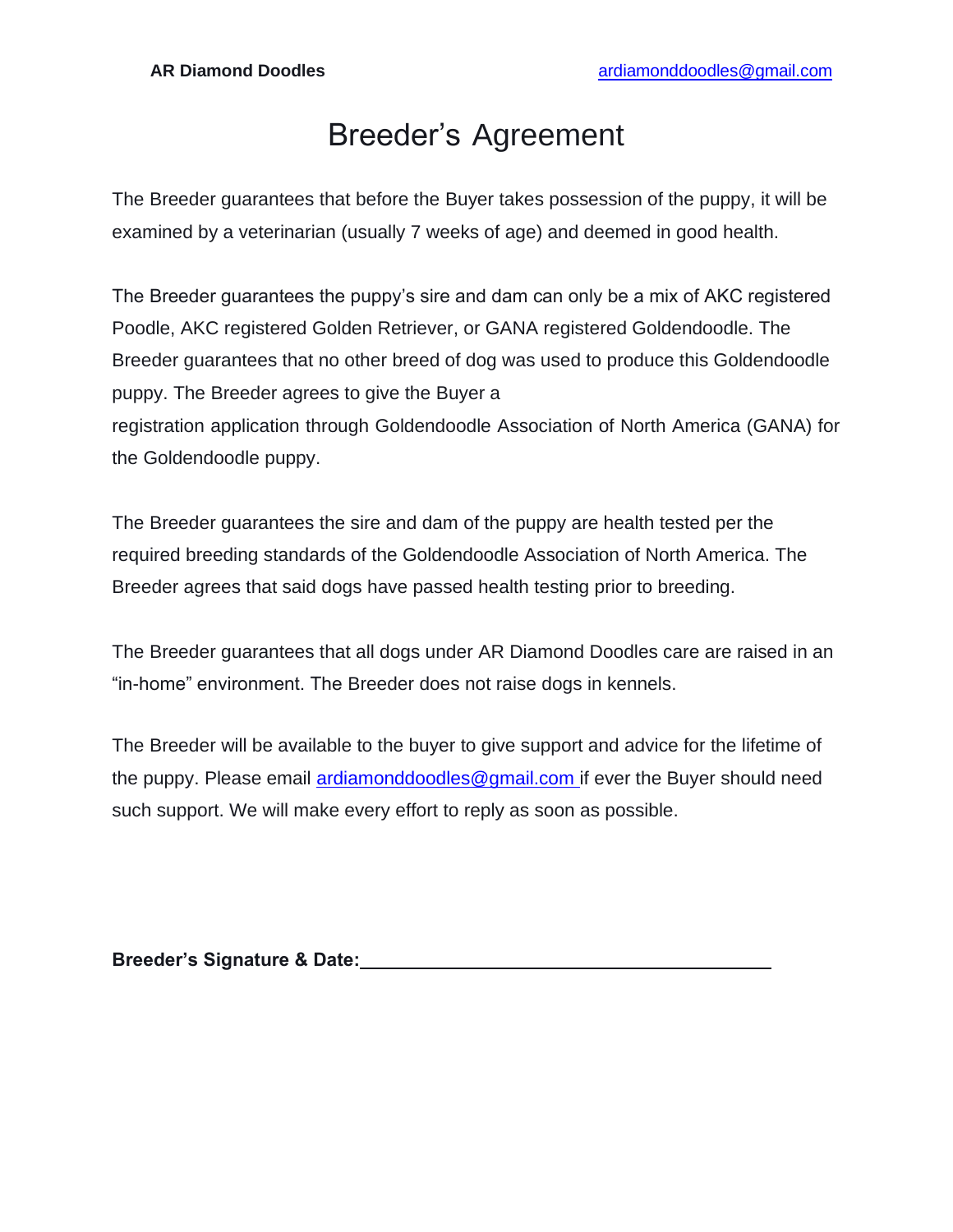# **72-Hour Guarantee**

This Goldendoodle puppy is guaranteed to be in good health at the time of pick up, delivery, or shipment (before shipment.)

The Breeder also gives a 72-hour health guarantee against life-threatening illnesses. The Buyer is encouraged to take the puppy to a licensed veterinarian to have it examined (at Buyer's cost) within 72 hours or the guarantee is void. If the puppy is found to have a pre-existing or life-threatening problem, the Buyer must notify the Breeder at once (within the 72 hour period) with the following information:

- 1. Name, address, and phone number of the licensed veterinarian who examined the puppy.
- 2. The diagnosis and all medical records.
- 3. If the puppy dies in the Buyer's care, proof of death is required (autopsy if needed).

The Buyer needs to make arrangements to return the puppy to the Breeder (at Buyer's cost) within 48 hours from the date of diagnosis with the requested information. The Breeder will then take the puppy to their veterinarian and if the same life-threatening illness is confirmed or death occurs as a result of a life-threatening illness, the Buyer is eligible for one of the following two options:

#### Option 1

A refund of the paid price of your puppy with the return of the original puppy within 48 hours of examination. This excludes all delivery/shipping costs.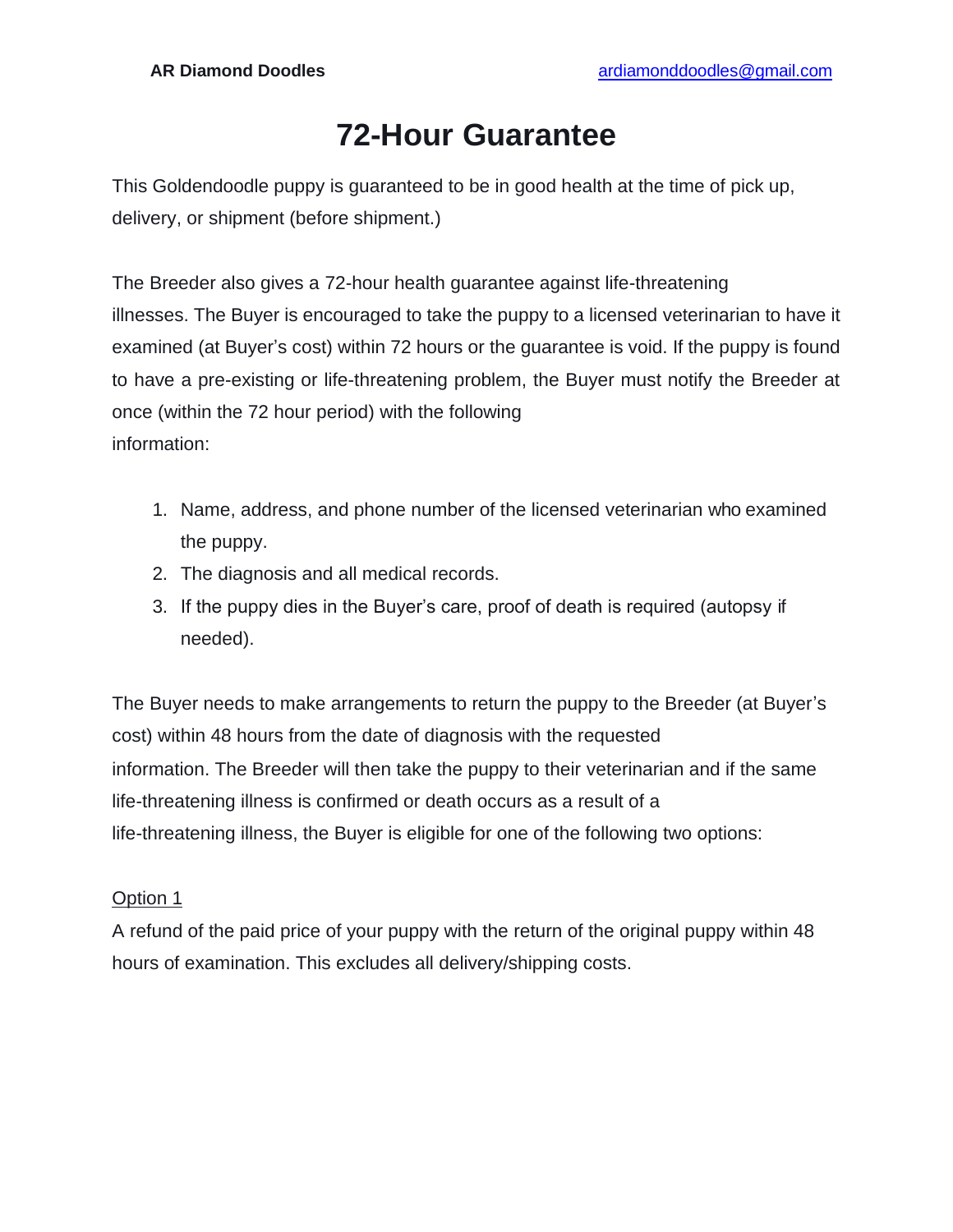**OR**

#### Option 2

A replacement puppy from the next available litter (delivery/shipping costs not included) with the return of the original puppy within 48 hours of examination.

If it is found that the puppy does not have a life-threatening illness, the Buyer may take the puppy back and pay all related veterinarian costs. If the Buyer declines to take the puppy back, no refund will be given.

The Breeder is not responsible for associated changes which may occur with moving a puppy to a new home: mental stress, low blood sugar, loose stools, or coccidia, which can be caused by stress and can develop within hours in transport and has nothing to do with good or bad breeding. The Breeder agrees to be available for guidance in transitioning the puppy to its new home should any of the above occur.

The puppy is not guaranteed against diseases such as Parvovirus, Distemper, Adenovirus, Parainfluenza, Coronavirus, Leptospirosis, Bordetella and Lyme Disease. It is the Buyer's responsibility to stay up to date with the puppy's vaccinations. It is also important to keep your puppy away from public areas until the full puppy vaccination series is complete. The Buyer agrees to not put puppy on public ground (such as a park, a street with high foot traffic, beach, lake, vet clinic, sport field, etc.) before the completion of the puppy vaccination series. If travel of the puppy is needed, pet carriers are a good option. An eight (8) week-old puppy who has had age-appropriate vaccinations can still catch a contagious disease, and most likely will catch it if around a dog that suffers from the disease. When visiting your vet, keep the puppy in a pet carrier at all times. Please note that it is wise to be extremely cautious of where you allow your puppy to walk, for up to 2 weeks after the last puppy vaccination. Vaccinations can take a couple weeks in the body before your puppy is fully protected.

This guarantee does not apply to whipworm, roundworm, hookworm, tapeworm,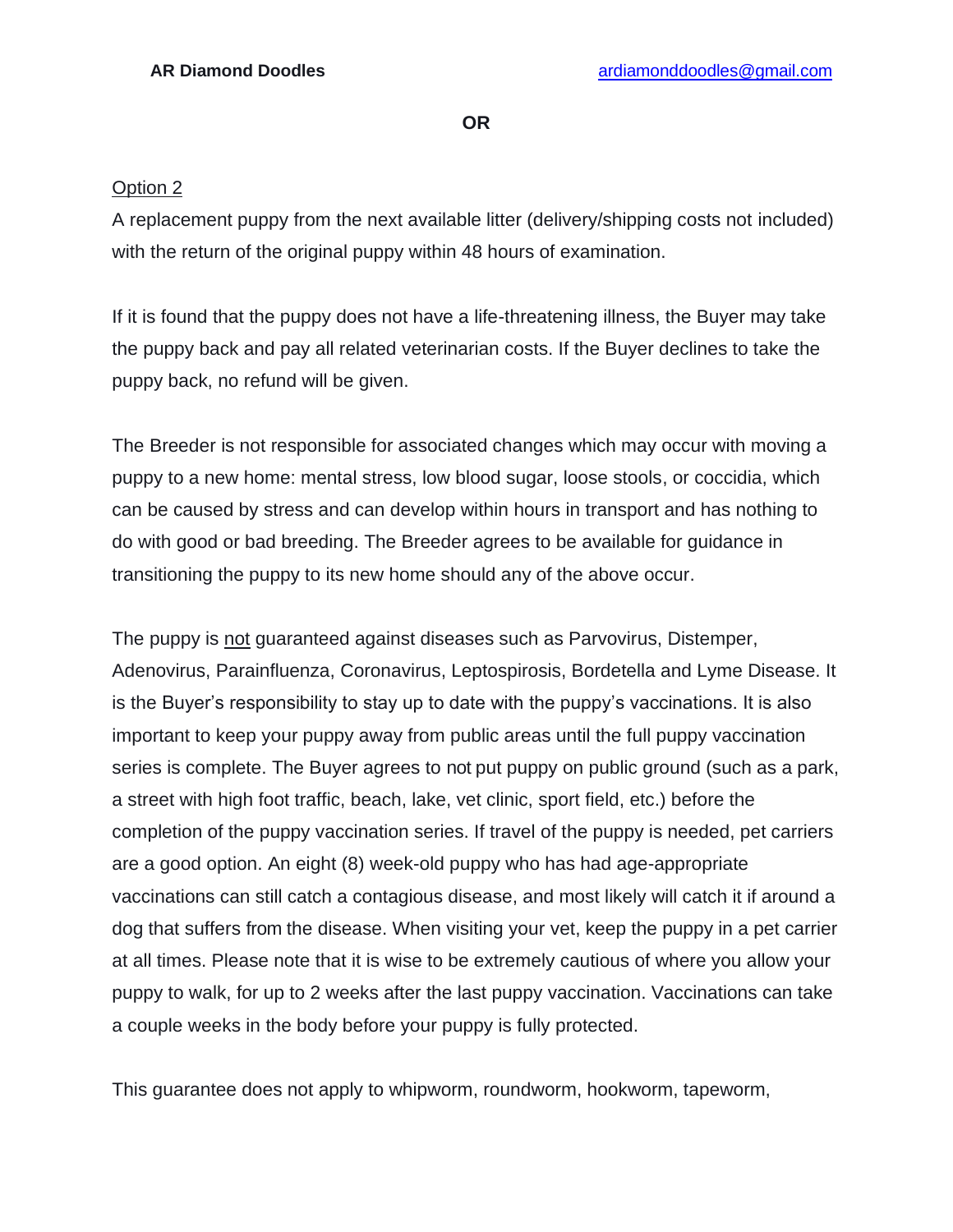coccidia, giardia, bladder infections, urinary tract infections, undescended testicle(s), or hernias as all the above can be common in puppies and do not affect the longevity or long-term quality of life of the puppy.

The Buyer agrees that this guarantee does not cover change-of-mind circumstances.

**Breeder's Signature: \_\_\_\_\_\_\_\_\_\_\_\_\_\_\_\_\_\_\_\_\_\_\_\_\_\_\_\_\_\_\_\_\_\_\_\_**

**Date:** \_\_\_\_\_\_\_\_\_\_\_\_\_\_\_\_\_\_\_

**Buyer's Signature: \_\_\_\_\_\_\_\_\_\_\_\_\_\_\_\_\_\_\_\_\_\_\_\_\_\_\_\_\_\_\_\_\_\_\_\_\_\_**

**Date:** \_\_\_\_\_\_\_\_\_\_\_\_\_\_\_\_\_\_\_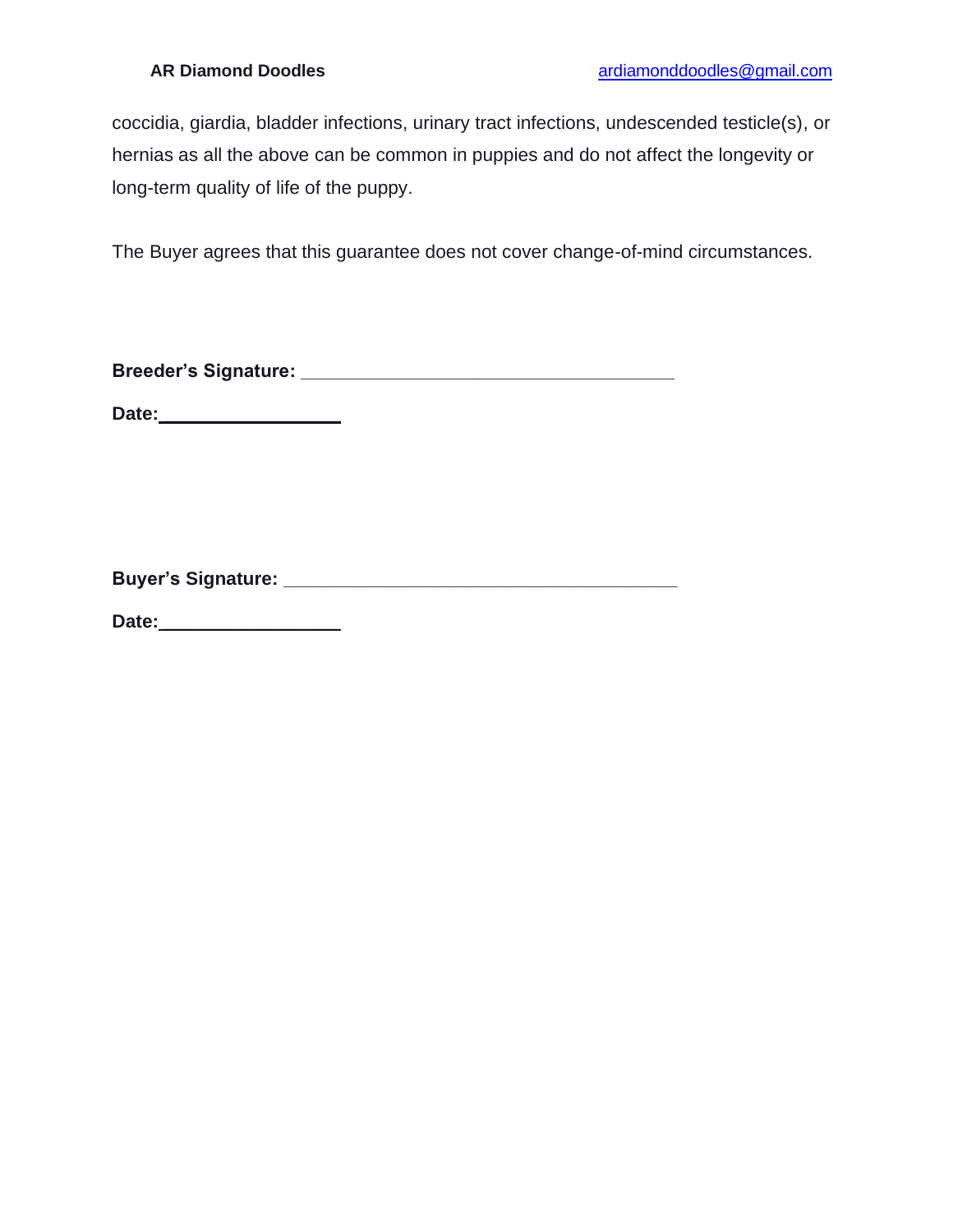### 24-Month Health Guarantee

The Breeder agrees to a 2-year (24 month) health guarantee which covers hip dysplasia, eye diseases that are severely life altering, and any genetic diseases that impact the life of the dog. The Breeder requires all medical proof (X-rays, blood work, and records) of this diagnosis from the Buyer's certified veterinarian to validate the claims of the disabling genetic disease. In addition, the documented evidence should include a statement by the Buyer's certified veterinarian that the defect is unquestionably a hereditary defect that could not have been, in any way, caused by environmental factors. The Buyer must get the approval of the Breeder before any surgery or treatments are to be done, otherwise this guarantee is void. Examination and testing are at the Buyer's expense and must be done by OFA or Pennhip for Hip Dysplasia and AVCO certified veterinarian for PRA (Progressive Retinal Atrophy). The above testing and examinations are all at the Buyer's expense. The Buyer understands the Breeder has the right to a second opinion.

*NOTE: If the dog is re-homed, euthanized or disposed of in any other way, without the Breeder's consent or a second opinion from the Breeder's veterinarian, the Buyer has voided this guarantee. A voided guarantee means the Buyer is no longer eligible to receive a replacement puppy or financial compensation.*

The Breeder agrees that should the life altering diagnosis be confirmed, then the Buyer is eligible for one of the following options:

#### Option 1:

The breeder will refund up to 50% of the purchase price of the puppy for treatment reimbursement. The Buyer will provide proof of veterinary expenses and a copy of the paid invoice before reimbursement is provided.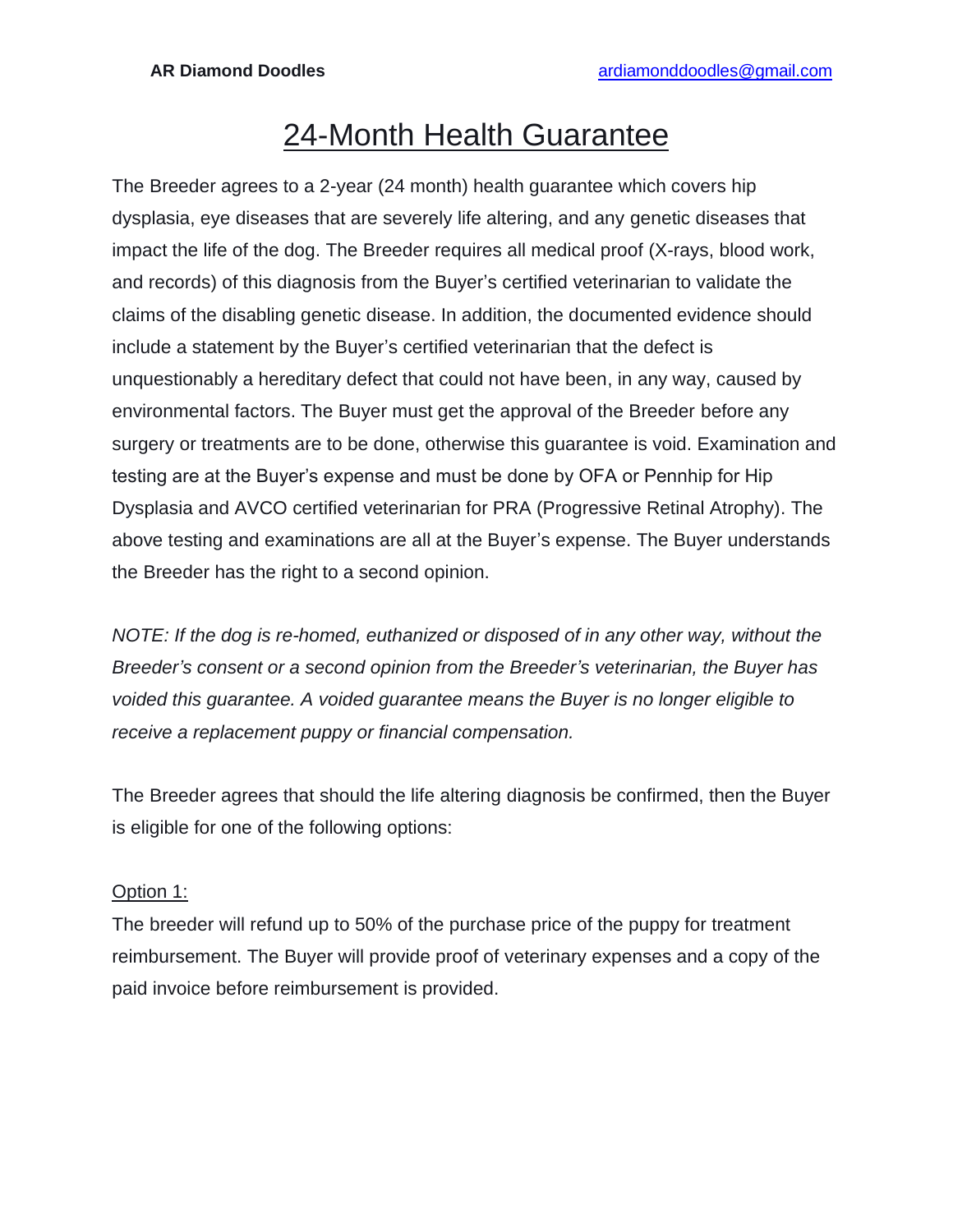**OR**

#### Option 2:

The Breeder offers a replacement puppy from the next available litter. The Buyer is not required to return the original dog in this situation.

*If the dog is overweight, underweight or neglected, this guarantee becomes void.*

*The Breeder will not be held responsible for the illness or death of any dog which is found injured due to neglect, malnourishment, dehydration, accident related, or abused; that could have been prevented and treated by the dog's owner.*

**Breeder's Signature & Date:**

**Buyer's Signature & Date:**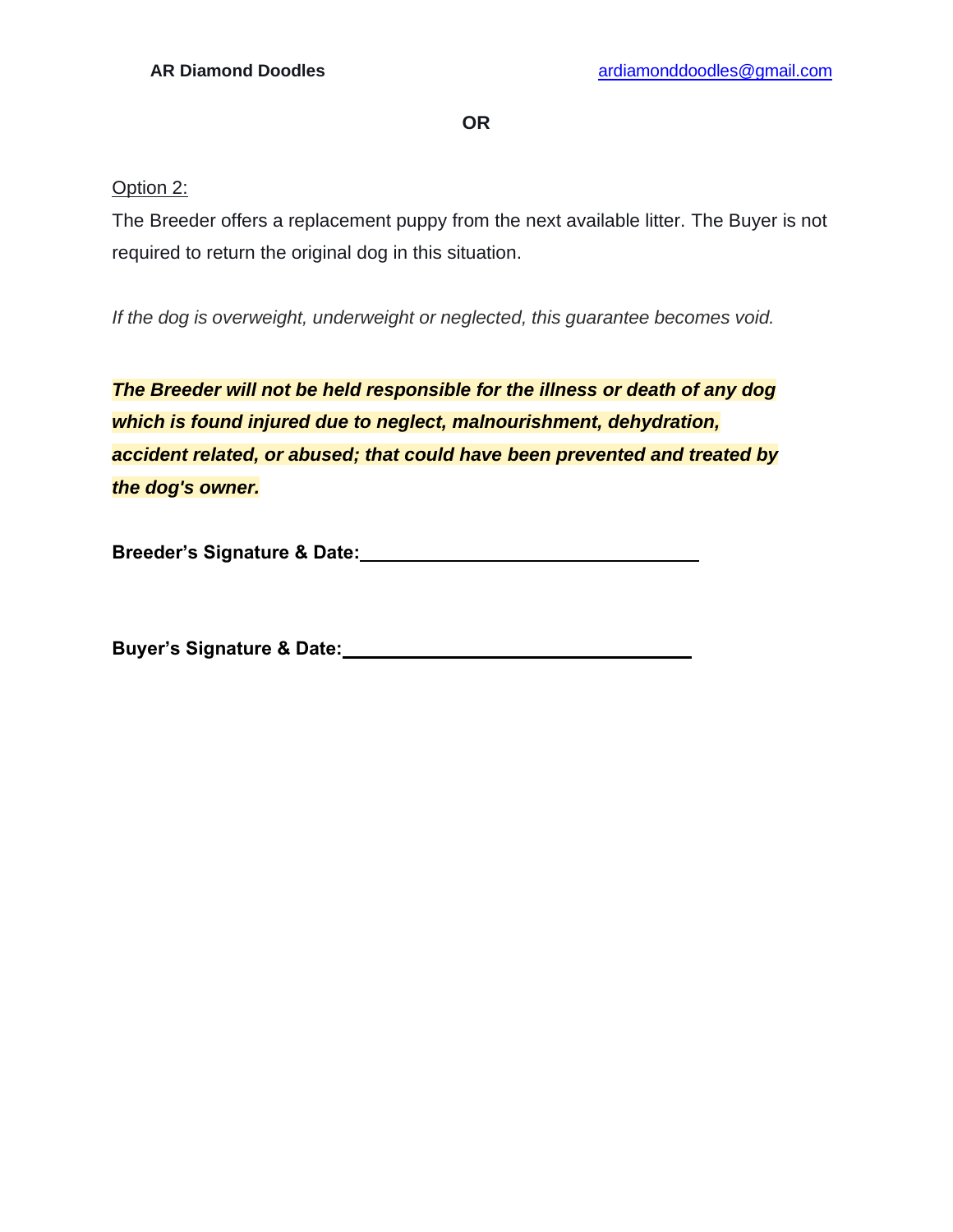# **The Buyer's Agreement**

□ The Buyer agrees to keep the dog current on all vaccinations, heartworm medication, flea/tick/worm prevention, and fed quality dog food as per their certified veterinarian's recommendations for the health guarantee to be valid.

#### **Buyer's Initials: \_\_\_\_\_\_\_\_\_**

□ The Buyer agrees to appropriate care of the puppy provided by AR Diamond Doodles. Appropriate care includes but is not limited to the following: annual vet examinations, annual vet recommended vaccinations and heartworm medication, regular flea/tick/worm prevention, feeding the dog high quality dog food, maintaining a healthy weight on the dog, grooming, and age appropriate daily exercise. Responsibility of care begins the day of pickup.

#### **Buyer's Initials:**

□ The Buyer agrees to not allow the puppy to do extensive running, jumping off things (steps, couches, beds, etc.), playing on hard surface slick floors (hard wood, tile, linoleum) or rough play before the age of 2. The Buyer understands a dog's body is growing and shifting up until age 2 and the above activities can affect the way their body will form.

#### **Buyer's Initials:**

□ The Buyer agrees to housing the dog indoors and not chaining or leaving the dog outside for more that 2 hours during the day or night.

#### **Buyer's Initials:**

□ The Buyer understands and agrees that Goldendoodles require regular grooming and will have the dog groomed according to professional groomers recommendations.

#### **Buyer's Initials:**

□ The Buyer will participate in basic training with the dog.

#### **Buyer's Initials:**

□ The Buyer agrees that the puppy/dog must be spayed or neutered before the age of 12 months from the date of birth. The Buyer understands that this is a pet only dog. All of AR Diamond Doodle puppies are sold on a strict **NON-BREEDING** contract.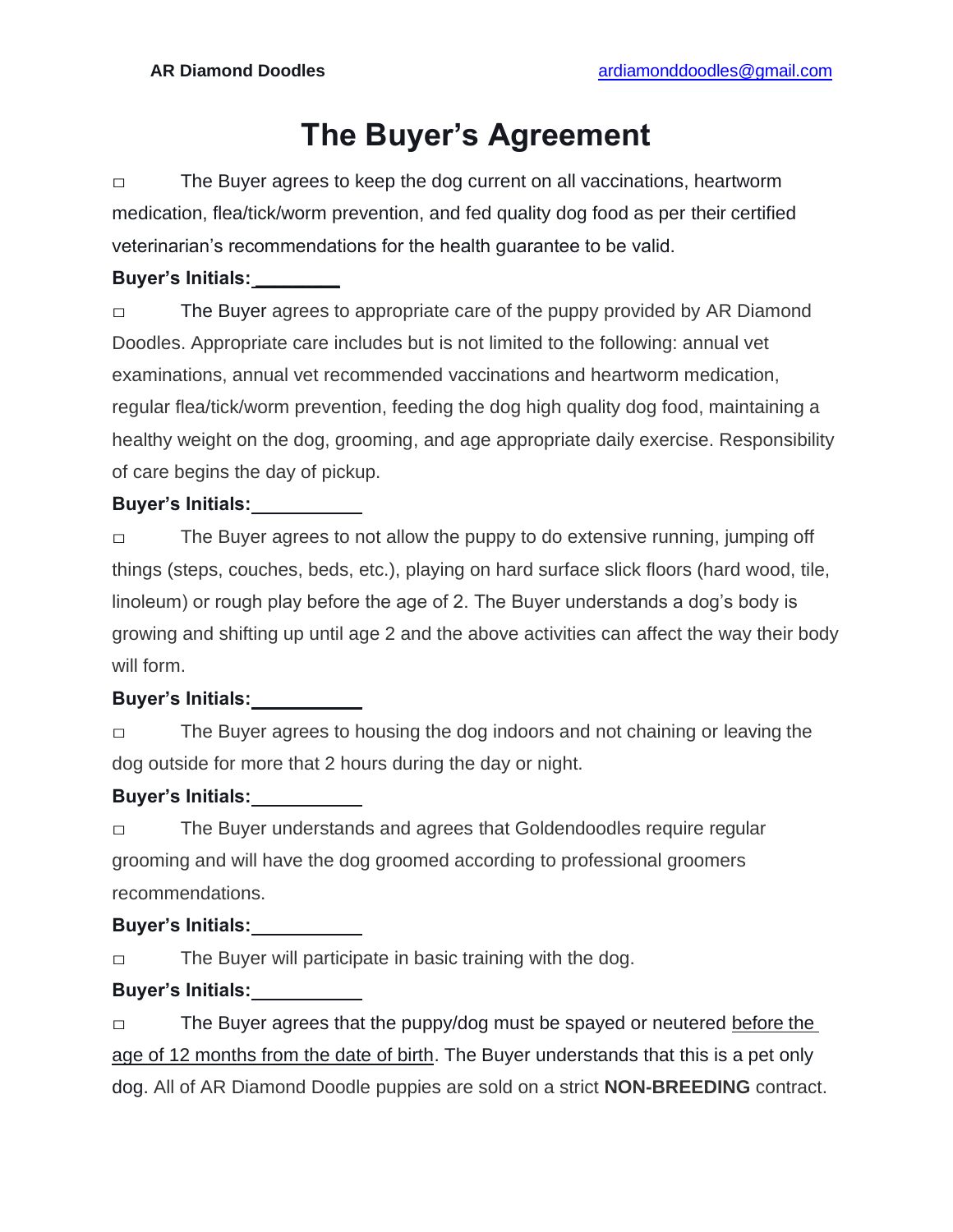If any AR Diamond Doodle Goldendoodle not authorized for breeding is found to be breeding, a breeding dog fee of \$7,000 USD is owed to the Breeder immediately and the dog can be reclaimed by the Breeder without notice. Legal action will be taken if needed to collect damages. All legal fees are at the Buyer's expense.

#### **Buyer's Initials:**

□ Should the Buyer require the dog be rehomed, they may not place the dog in another home, shelter, rescue, etc. or any other form of ownership change without consulting the Breeder first.

#### **Buyer's Initials:**

□ If rehoming is required, the Breeder will either keep the puppy or help rehome him/her to a new family. Rehoming fee and food/boarding fee will be deducted from rehoming purchase price. Once the deductions are made from the rehoming purchase price, the Breeder will give the remaining balance to the Buyer. If it is found that the Buyer has transferred ownership of the dog or that the dog is now living in a different residence to the Buyer, in any way, without written approval from Breeder, both of the following consequences will occur:

- 1. The Buyer will pay to the Breeder the original cost of the dog plus \$500 for breach of contract.
- 2. The 24-month guarantee is void if the dog is not in original Buyer's possession.

#### **Buyer's Initials:**

□ The Buyer grants permission for AR Diamond Doodles to post pictures shared with the Breeder. If the Buyer is not comfortable with this, please indicate with an X in the Buyer's initial section.

#### **Buyer's Initials:**

□ The Buyer understands that the Breeder cannot guarantee the dog to be hypoallergenic or low- shedding. The Buyer understands that there is no guarantee to the size, color or coat of the dog at maturity.

**Buyer's Initials: \_\_\_\_\_\_\_\_\_\_**

**Buyer's Signature & Date:**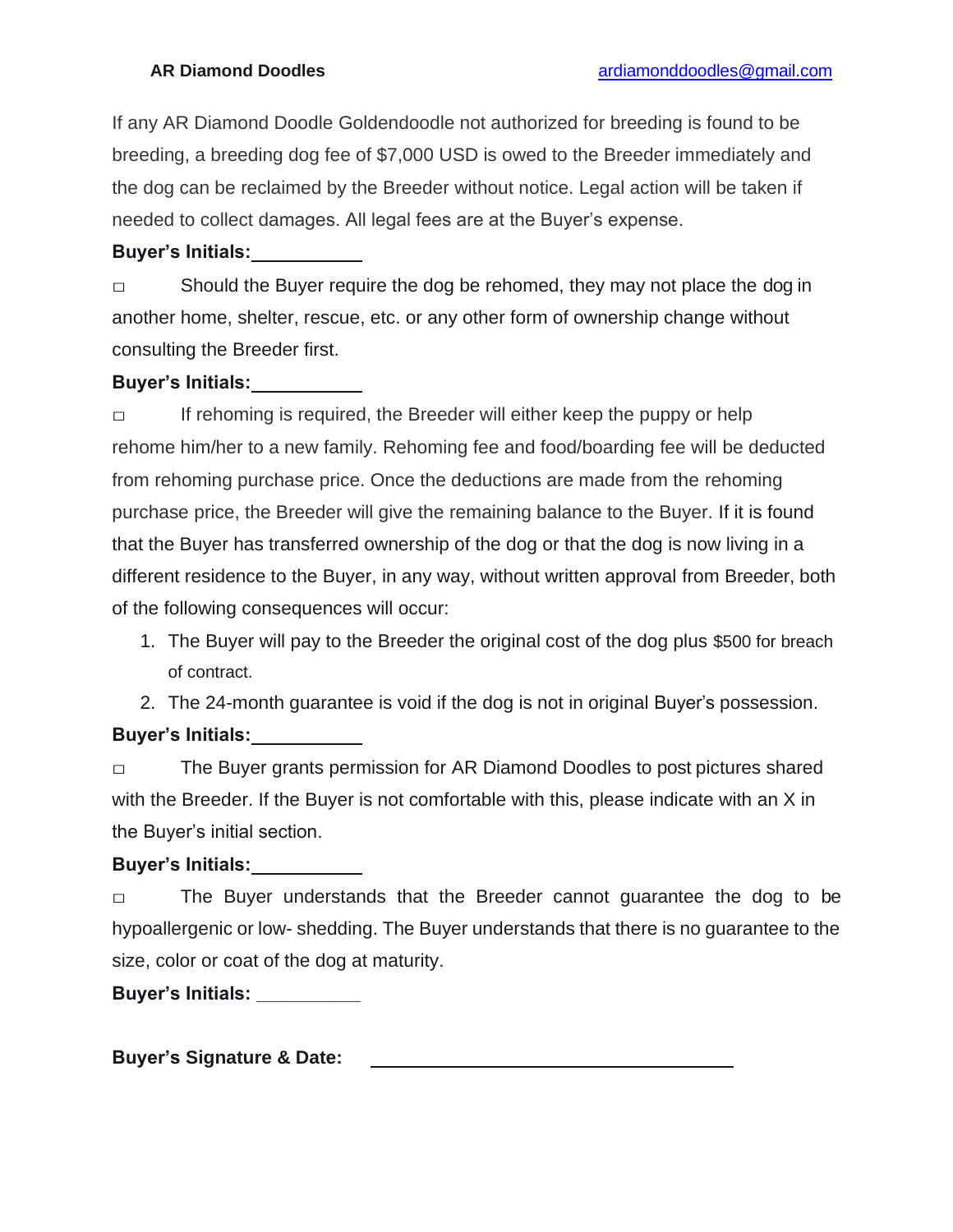### **Payment Schedule**

The balance is due as follows:

- 1. The signed Agreement & Health Guarantee plus the \$400 application fee is due at the time of reserving spot on waitlist or reserving a particular puppy (whichever comes first).
- 2. The final \$2100 payment (plus the 6.5% sales tax) is due on the litters **6 week birthday**.
- 3. Should the Buyer require delivery or extended boarding (after 8 weeks of age), the additional fee will be due on the litter's **8 week birthday**.

\$2662.50 Purchase Price of Puppy **including** taxes

#### **Breakdown of Costs:**

| \$400    | Application fee due at time of application |
|----------|--------------------------------------------|
| \$2100   | Remaining Balance due at 6 week birthday   |
| \$162.50 | Sales Tax (6.5%) due at 6 week birthday    |

Buyer's initials to confirm above pricing is correct:

**\*\*\* Application fee is non-refundable. Buyer is granted a ONE-TIME transfer to the next available litter if needed. If the deposit is transferred once, it will no longer be available to be transferred again.**

### **PAYMENT METHOD:** Payments are made by check. **PLEASE TRACK CHECK WHEN SENDING**

Please make the check out to: AR Diamond Doodles. Please send the check to: 4805 Randolph Rd North Little Rock, AR 72116